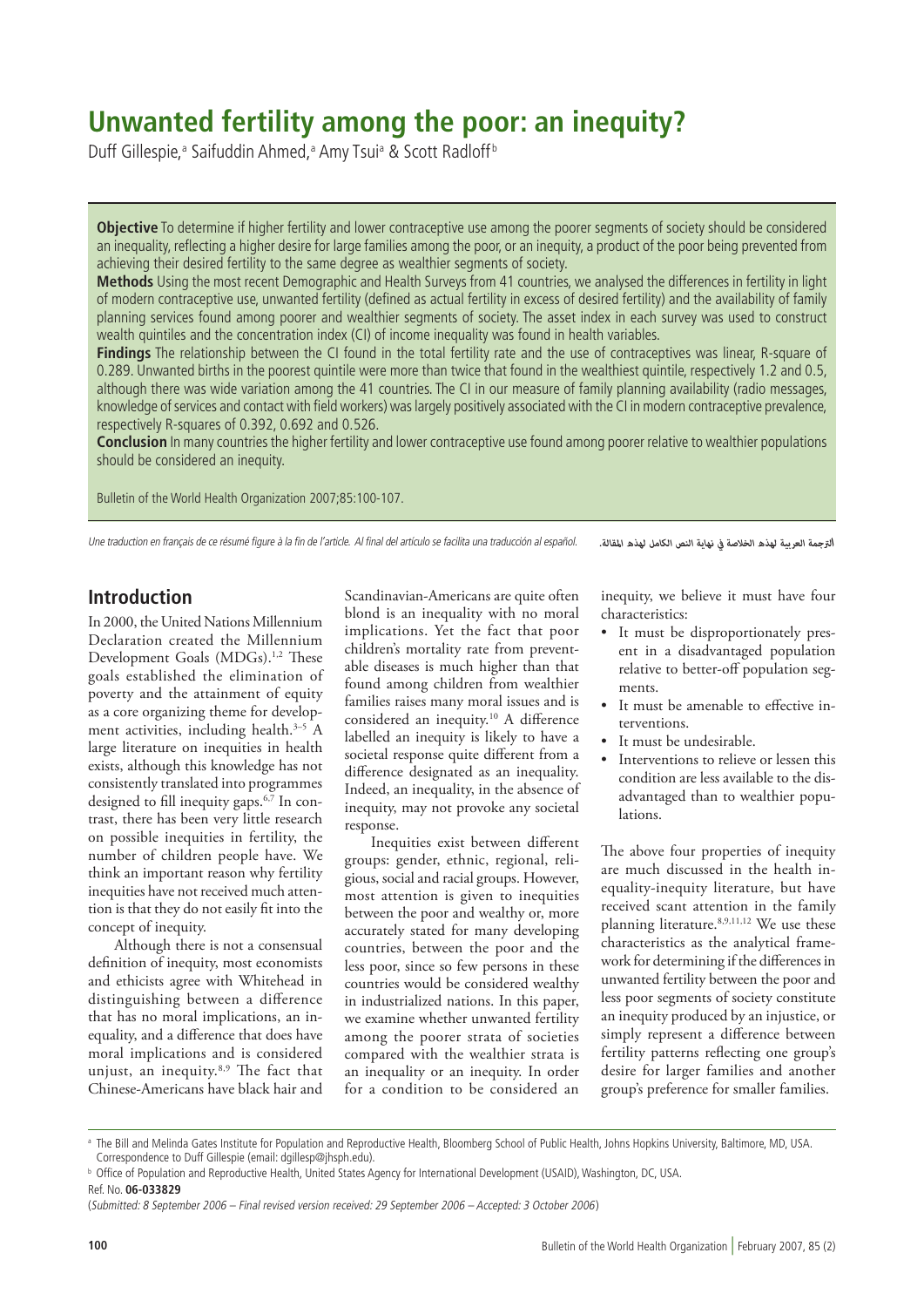# **Methods**

Our analysis is based on Demographic and Health Surveys (DHS) data from 41 developing countries collected by Measure DHS.13 All of these national household sample surveys collected extensive data from women between the ages of 15 and 49 years concerning their reproductive behaviour and included an asset index for categorizing respondents' relative socioeconomic status.<sup>14</sup> The asset index is the weighted sum of household assets, with weights derived from a principal components analysis. Household assets include housing characteristics (e.g. number of rooms, type of floor, access to water and type of toilet) and ownership of consumer durables (e.g. radio, television, motor vehicle and bicycle). Using the asset index, wealth quintiles were calculated for the 41 developing countries with available DHS data as of 2003. Most analyses group the population into wealth quintiles, with the first being the poorest and the fifth being the least poor.

We also use the concentration index (CI), an analytical tool used extensively by The World Bank, to quantify the extent to which an income-related difference, or inequality, is present in a health variable.15 A CI of zero means there is no inequality. A negative or positive CI indicates the concentration of income inequality in a particular variable. The further the CI value is from zero, the stronger the income-related inequality. A negative CI means that a bad condition, such as measles, is disproportionately found among the poor. Contrastingly, a positive CI is associated with something good, like immunization coverage, being less in poorer strata of society and greater in the wealthier strata.

Three common demographic measures are used in this study: the total fertility rate (TFR), the unwanted total fertility rate (UTFR), and the modern contraceptive prevalence rate (MCPR). TFR is the total number of births the average woman would have at the end of her childbearing period if she passed through this period bearing children at observed rates of age-specific fertility. The DHS calculates wanted fertility rates by comparing the number of living children at the conception of each child in the past three years with the ideal number of children reported by female respondents. If the number of children living at the time of conception

is less than the ideal number, the birth is considered wanted. If the number living is equal to or greater than the ideal number, the birth is considered unwanted. The difference between the wanted fertility and actual total fertility is the unwanted fertility rate.<sup>16</sup>

MCPR is calculated based on the respondents' reported use of modern contraceptive methods at the time of the interview. Modern methods include male and female sterilization, oral contraceptives, IUDs, injectables, implants, male and female condoms, foams and jellies. Not included in MCPR are rhythm, withdrawal and periodic abstinence. We choose to use MCPR since this most directly reflects the service interventions sponsored by organized family planning programs.

Our statistical approach involves calculation of the concentration index for total and unwanted fertility and modern contraceptive use measures for each of the 41 countries with available survey data (Table 1). The values are plotted against each other and simple regression lines are fitted to display their relationships graphically. We also assess inequitable coverage of three contraceptive service delivery interventions — radio exposure to family planning messages, knowledge of a family planning source, and contact with a family planning fieldworker — using the concentration index. The relationship between the concentration indices for each of these measures with that for MCPR are also displayed graphically with regression lines to capture their linear or curvilinear associations.

# **Results**

In this section we will determine if the difference in unwanted fertility between the poor and wealthy is an inequity, by seeing if there is evidence to support the four required characteristics.

# **Disproportionately present in disadvantaged population**

It is axiomatic that the poorer a group, the more disadvantaged they are relative to those better off. What may be surprising is the pervasiveness of their handicapped situation. Essentially, the poor find themselves positioned unfavourably relative to those better off in every developmental category.4 In the 41 countries surveyed, the poorest quintile had a TFR of 6, almost twice as high as the TFR of

### **Research Duff Gillespie et al. Is unwanted fertility an inequity?**

3.1 found in the wealthiest quintile. The first condition for an inequity is thus satisfied, as TFR is much higher among the poor than the less poor.

This inequality in TFR, *prima facie*, can not be considered an inequity. The poor may have more children than the less poor because they want more children than their wealthier counterparts. If the poor want and have more children than those wealthier, it can hardly be considered an inequity even if larger families may exacerbate their disadvantaged position in society.

# **Effective intervention**

To be an inequity, an undesirable condition must be amenable to an intervention that can eradicate or ameliorate it. When an effective intervention is more commonly practiced by the better off social strata than by the less well off, an inequity most likely exists. However, if there is no effective intervention, there can be no inequity. The fatal hereditary disease Tay-Sachs is found almost exclusively among Ashkenazi Jews and has no cure. Since Ashkenazi Jews are not being deprived of an effective treatment, there is no inequity.

Humans can and do control their fertility. It is well established that family planning is the main reason for the dramatic drop in the world's fertility during the second half of the past century. Other important variables that directly impact reproduction are marriage patterns, breastfeeding and abortion.17 The global decline in fertility has been remarkable: in the early 1950s the world's TFR was 5, while today it is 2.7. Looking only at the less-developed world, the comparable TFRs are 6.2 and 2.9.18

The strong relationship between family planning and TFR in the 41 countries study is shown in the left panel of Fig. 1. The explained variation (R-square value) for the fitted linear relationship is 0.593. The correlation of  $-0.77$  (not shown) is for all 41 countries in this study. Higher levels of contraceptive use are associated with lower TFRs. Specifically, for every 13-point rise in modern contraceptive prevalence, the total fertility rate declines by 1 birth.

The right panel of Fig. 1 shows the relationship between inequalities in TFR and modern CPR. The fit for these two inequalities is less tight (R-square of 0.289) than for the actual values, seen in the left panel. However, the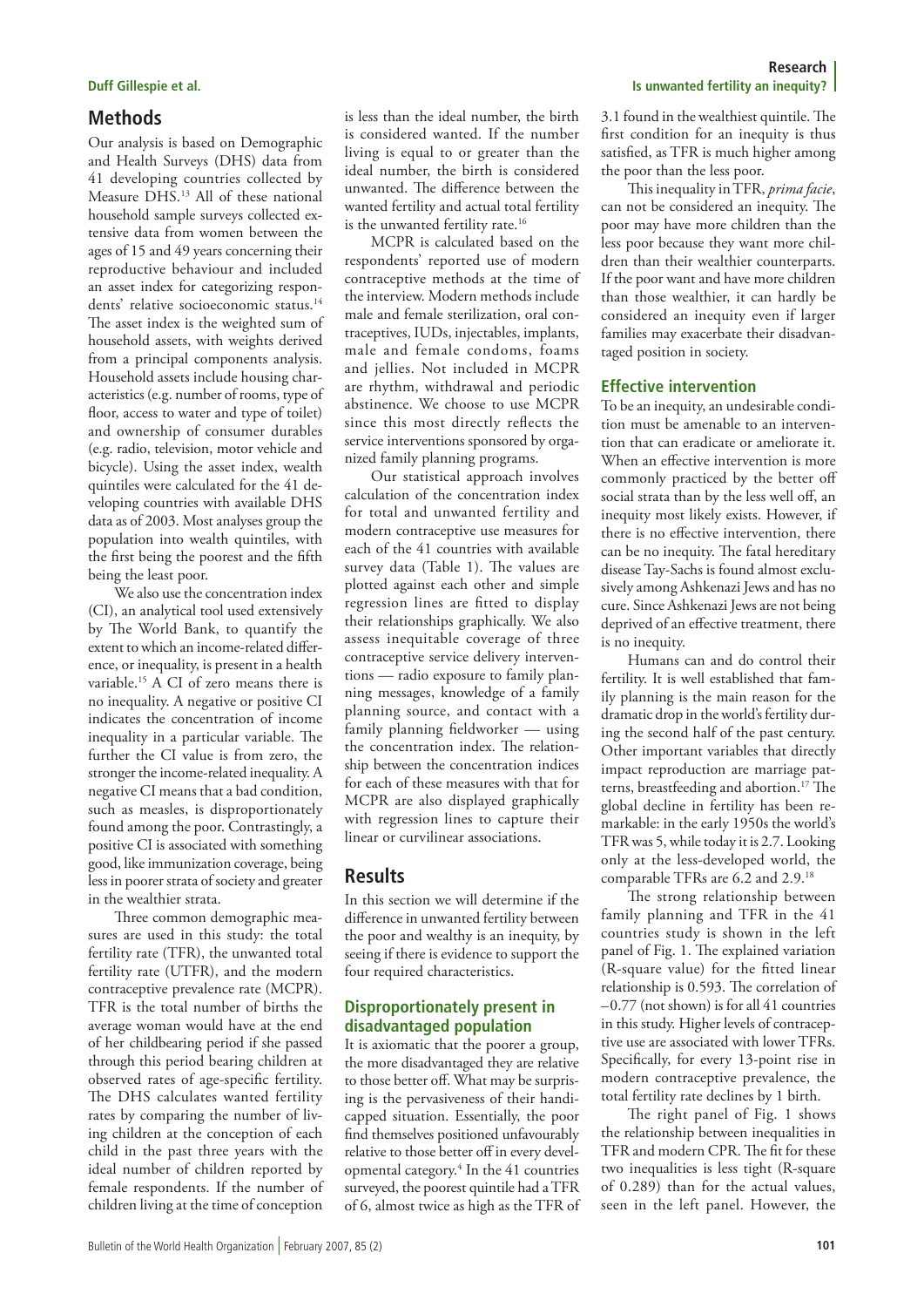# Fig. 1. **Total fertility rate (TFR) and modern contraceptive prevalence rate (left), and concentration indices (CI) for total fertility rate and modern contraceptive prevalence (right) for 41 developing countries identified in Table 1**



relationship is clearly linear. A one-unit change in unequal access to modern contraception results in a 0.179 increase  $(P<0.001, 95\% \text{ CI} = 0.88, 0.279)$  in TFR inequality.

Family planning thus is an effective way for individuals and groups to lower their fertility if they so desire; and reducing inequality in access to modern contraception will also reduce the inequality in fertility. The second condition for an inequity is then satisfied — there is an intervention, family planning, that can be used to regulate fertility.

### **Undesirable**

No one wants to die or see a loved one die, and illness is equally unwelcome. If one group has higher mortality and morbidity rates than other groups, one can assume the disadvantaged group would want access to interventions that will reduce their disproportionate number of deaths and illnesses. Persons calling for universal coverage of effective health interventions and who expose the inequities of present coverage do not have to convince others about the undesirability of sickness and death.19,20 But pregnancy is not an illness, and a birth is the beginning of life, not its end.

Fertility, and ways to control it, has many more nuances than death and ways to avoid death. Death is almost always viewed as undesirable. Learning one

is pregnant is often a happy discovery, but it is also frequently received with dismay, as evidenced by the 46 million abortions annually.<sup>21</sup> Over half of the world's couples are practicing family planning to avoid pregnancy.<sup>22</sup> Whether a pregnancy or baby is received with joy, ambivalence or despair depends on such things as gender, birth order, age and marital status of the parents and their socioeconomic situation. The extensive use of prenatal sex selection to abort female fetuses is one of the more horrific manifestations of gender bias.<sup>23</sup> Although high fertility rates do not carry the undesirable absoluteness of high mortality rates, poorly spaced fertility carries significant health risks for both mothers and children, and unwanted fertility leads millions of women to seek unsafe abortions, especially in the developing world.24,25

It is possible to estimate how much observed fertility is unwanted and if this varies from one socioeconomic stratum to the next. Table 1 presents the differentials in total and unwanted fertility by wealth quintiles and the concentration index for each of the 41 developing countries. Three countries (Bolivia, Haiti and Yemen) show national unwanted fertility levels of 1.8–2.0 births per woman. It is striking that no quintile in any of the 41 developing countries registers an average unwanted fertility rate of 0; the lowest is 0.2 births in Kazakhstan and Niger. Significant excess fertility levels of 2 births or more are found among the poorest quintiles in Bolivia, Colombia, Haiti, Nepal, Peru and the Philippines. A high ratio is observable between the (unweighted) average number of unwanted births in the poorest two quintiles of 1.2 and 1.1 and the wealthiest two with 0.5 and 0.8 respectively. The average concentration index of –0.133 reflects the substantial disparity in reproduction levels beyond what women want.

Fig. 2 displays the relationship between inequality in modern contraceptive prevalence and inequality in unwanted fertility. While higher levels of MCPR inequality are positively correlated with higher inequality in unwanted TFR, it is the desirable reduction in joint inequality that is the noteworthy finding. The left side of Fig. 2 maps countries where MCPR and unwanted fertility inequality are particularly low. Some 21 countries have CI values for MCPR 0.2 or lower and CI values for unwanted fertility 0 or lower. (The closer to 0 or the more negative the CI, the less inequality in unwanted fertility.) Another quarter of the countries experience moderate inequality in MCPR (0.2 to 0.4) and marginal unwanted fertility, while the balance have significant MCPR in-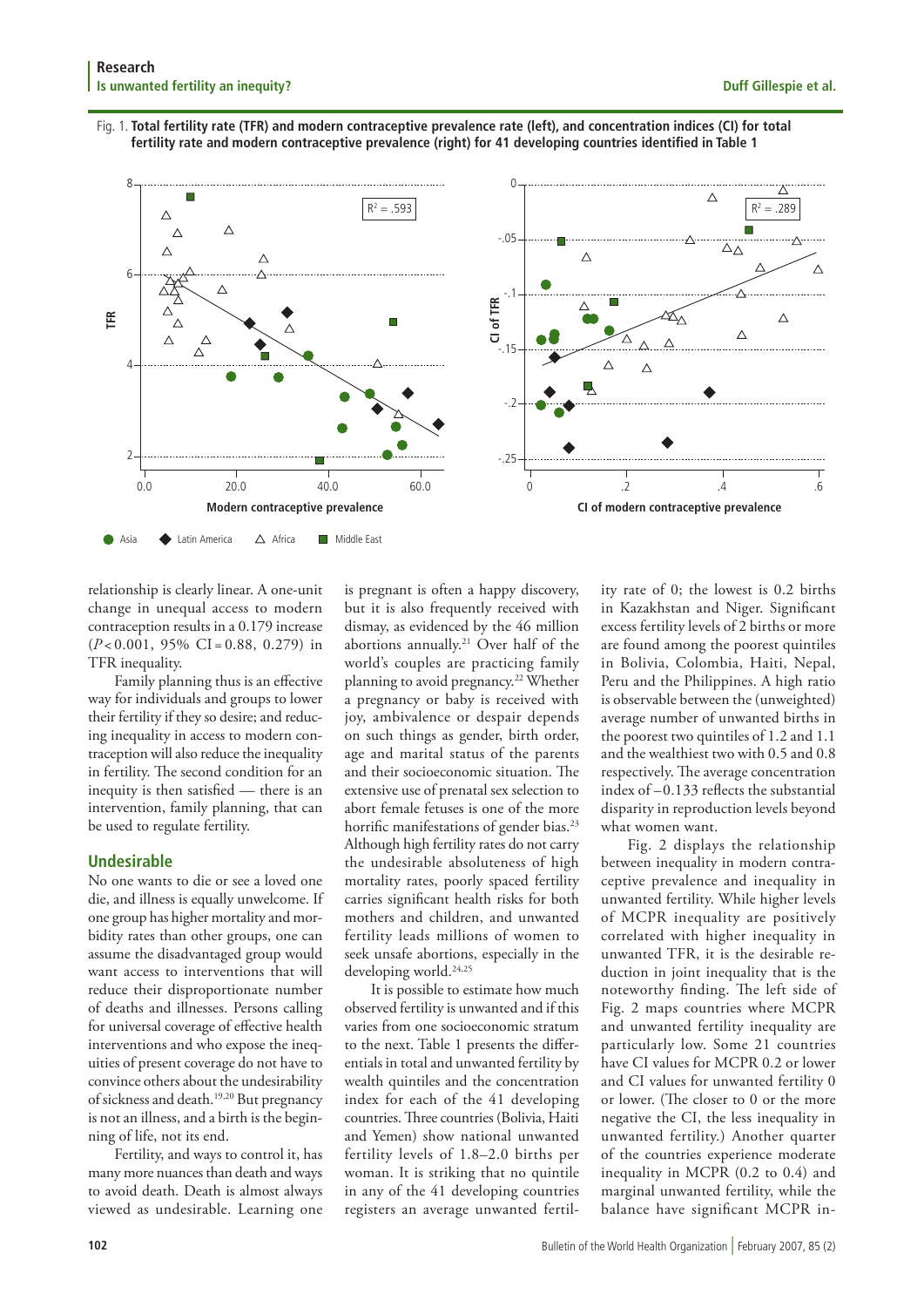| Table 1. Total unwanted fertility rates by wealth quintiles and concentration index (CI) for 41 developing countries |
|----------------------------------------------------------------------------------------------------------------------|
|----------------------------------------------------------------------------------------------------------------------|

| Country,<br>survey year | Wealth<br>quintile 1 | Wealth<br>quintile 2 | Wealth<br>quintile 3 | Wealth<br>quintile 4 | Wealth<br>quintile 5 | <b>Total Unwanted</b><br><b>Fertility</b> | CI       | 95% confidence<br>interval |          |
|-------------------------|----------------------|----------------------|----------------------|----------------------|----------------------|-------------------------------------------|----------|----------------------------|----------|
| Asia                    |                      |                      |                      |                      |                      |                                           |          |                            |          |
| Bangladesh, 2000        | 1.5                  | 1.4                  | 1.0                  | 0.9                  | 0.6                  | 1.1                                       | $-0.163$ | $-0.242$                   | $-0.084$ |
| Cambodia, 2000          | 1.2                  | 1.1                  | 0.8                  | 0.8                  | 0.2                  | 0.8                                       | $-0.224$ | $-0.424$                   | $-0.024$ |
| India, 1999             | 1.0                  | 0.9                  | 0.7                  | 0.6                  | 0.4                  | 0.7                                       | $-0.182$ | $-0.278$                   | $-0.086$ |
| Indonesia, 1997         | 0.4                  | 0.4                  | 0.4                  | 0.4                  | 0.3                  | 0.4                                       | $-0.041$ | $-0.098$                   | 0.016    |
| Kazakhstan, 1999        | 0.3                  | 0.2                  | 0.2                  | 0.1                  | 0.1                  | 0.2                                       | $-0.227$ | $-0.307$                   | $-0.146$ |
| Kyrgyzstan, 1997        | 0.4                  | 0.2                  | 0.4                  | 0.2                  | 0.2                  | 0.3                                       | $-0.138$ | $-0.239$                   | $-0.037$ |
| Nepal, 2001             | 2.2                  | 2.0                  | 1.8                  | 1.4                  | 0.7                  | 1.6                                       | $-0.174$ | $-0.307$                   | $-0.041$ |
| Philippines, 1998       | 2.2                  | 1.6                  | 0.9                  | 0.5                  | 0.3                  | 1.0                                       | $-0.348$ | $-0.475$                   | $-0.221$ |
| Vietnam, 1997           | 0.8                  | 0.5                  | 0.5                  | 0.4                  | 0.2                  | 0.5                                       | $-0.239$ | $-0.383$                   | $-0.096$ |
| <b>Latin America</b>    |                      |                      |                      |                      |                      |                                           |          |                            |          |
| Bolivia, 1998           | 3.8                  | 2.8                  | 1.9                  | 0.9                  | 0.3                  | 1.8                                       | $-0.372$ | $-0.583$                   | $-0.160$ |
| Colombia, 2000          | 2.0                  | 1.1                  | 0.7                  | 0.4                  | 0.3                  | 0.8                                       | $-0.347$ | $-0.462$                   | $-0.232$ |
|                         |                      | 1.4                  | 1.1                  | 1.0                  |                      | 1.0                                       |          |                            |          |
| Guatemala, 1998         | 1.0                  |                      |                      |                      | 0.4                  |                                           | $-0.144$ | $-0.312$                   | 0.024    |
| <b>Haiti, 2000</b>      | 2.9                  | 2.7                  | 2.1                  | 1.7                  | 0.9                  | 1.9                                       | $-0.200$ | $-0.330$                   | $-0.071$ |
| Nicaragua, 1997         | 1.9                  | 1.4                  | 1.0                  | 0.6                  | 0.4                  | 1.0                                       | $-0.284$ | $-0.406$                   | $-0.162$ |
| Peru, 2000              | 2.4                  | 1.6                  | 0.9                  | 0.5                  | 0.3                  | 1.0                                       | $-0.370$ | $-0.525$                   | $-0.214$ |
| <b>Africa</b>           |                      |                      |                      |                      |                      |                                           |          |                            |          |
| Benin, 2001             | 1.3                  | 1.1                  | 1.0                  | 1.1                  | 0.7                  | 1.0                                       | $-0.092$ | $-0.189$                   | 0.005    |
| Burkina Faso, 1998      | 0.6                  | 0.9                  | 0.8                  | 0.8                  | 0.7                  | 0.8                                       | 0.003    | $-0.075$                   | 0.081    |
| Cameroon, 1998          | 0.4                  | 0.5                  | 0.6                  | 0.5                  | 0.5                  | 0.5                                       | 0.059    | $-0.033$                   | 0.150    |
| Ethiopia, 2000          | 1.0                  | 1.0                  | 0.6                  | 0.9                  | 0.7                  | 0.9                                       | $-0.061$ | $-0.116$                   | $-0.005$ |
| Gabon, 2000             | 1.0                  | 0.9                  | 0.8                  | 0.8                  | 0.5                  | 0.8                                       | $-0.118$ | $-0.217$                   | $-0.020$ |
| Ghana, 1998             | 1.1                  | 1.1                  | 1.1                  | 0.8                  | 0.3                  | 0.9                                       | $-0.181$ | $-0.384$                   | 0.021    |
| Guinea, 1999            | 0.3                  | 0.5                  | 0.6                  | 0.6                  | 0.6                  | 0.5                                       | 0.116    | $-0.007$                   | 0.240    |
| Kenya, 1998             | 1.9                  | 1.6                  | 1.3                  | 1.1                  | 0.5                  | 1.2                                       | $-0.220$ | $-0.379$                   | $-0.060$ |
| Madagascar, 1997        | 0.9                  | 0.7                  | 0.9                  | 0.8                  | 0.5                  | 0.7                                       | $-0.095$ | $-0.212$                   | 0.023    |
| Malawi, 2000            | 1.1                  | 1.2                  | 1.1                  | 1.1                  | 1.1                  | 1.1                                       | $-0.008$ | $-0.037$                   | 0.021    |
| Mali, 2000              | 0.7                  | 0.7                  | 0.6                  | 0.7                  | 0.7                  | 0.7                                       | $-0.002$ | $-0.028$                   | 0.023    |
| Mauritania, 2001        | 0.3                  | 0.4                  | 0.4                  | 0.5                  | 0.3                  | 0.4                                       | 0.032    | $-0.053$                   | 0.117    |
| Mozambique, 1997        | 0.4                  | 0.3                  | 0.4                  | 0.5                  | 0.6                  | 0.4                                       | 0.119    | 0.070                      | 0.169    |
| Niger, 1998             | 0.3                  | 0.1                  | 0.3                  | 0.1                  | 0.4                  | 0.2                                       | 0.010    | $-0.270$                   | 0.290    |
| Rwanda, 2000            | 1.3                  | 0.9                  | 1.1                  | 1.2                  | 1.2                  | 1.1                                       | 0.019    | $-0.044$                   | 0.082    |
| Senegal, 1997           | 0.9                  | 1.3                  | 1.2                  | 1.3                  | 0.8                  | 1.1                                       | $-0.297$ | $-0.413$                   | $-0.182$ |
| South Africa, 1998      | 1.4                  | 0.8                  | 0.6                  | 0.4                  | 0.3                  | 0.6                                       | $-0.011$ | $-0.131$                   | 0.109    |
| Tanzania, 1999          | 1.1                  | $1.0\,$              | 0.7                  | 0.9                  | 0.3                  | 0.8                                       | $-0.167$ | $-0.349$                   | 0.016    |
| Togo, 1998              | 1.2                  | 1.1                  | 1.1                  | 0.9                  | 0.6                  | 1.0                                       | $-0.115$ | $-0.206$                   | $-0.025$ |
| Uganda, 2000            | 1.7                  | 2.0                  | 1.6                  | 1.6                  | 0.8                  | 1.5                                       | $-0.122$ | $-0.266$                   | 0.022    |
| Zambia, 2001            | 1.1                  | 0.9                  | 1.1                  | 0.9                  | 0.9                  | 1.0                                       | $-0.036$ | $-0.069$                   | $-0.004$ |
| Zimbabwe, 2001          | $0.8\,$              | 0.8                  | 0.7                  | 0.5                  | 0.3                  | 0.6                                       | $-0.171$ | $-0.299$                   | $-0.043$ |
| <b>Middle East</b>      |                      |                      |                      |                      |                      |                                           |          |                            |          |
| Egypt, 2000             | 1.1                  | 0.8                  | 0.8                  | $0.6\,$              | 0.5                  | 0.7                                       | $-0.155$ | $-0.236$                   | $-0.075$ |
| Jordan, 1997            | 1.9                  | 1.7                  | 1.6                  | 1.1                  | 0.9                  | 1.4                                       | $-0.141$ | $-0.200$                   | $-0.083$ |
| Turkey, 1998            | 1.3                  | 0.8                  | 0.6                  | 0.3                  | 0.2                  | 0.7                                       | $-0.338$ | $-0.482$                   | $-0.194$ |
| Yemen, 1997             | 1.9                  | 2.1                  | 2.2                  | 2.5                  | 1.5                  | 2.0                                       | $-0.015$ | $-0.125$                   | 0.096    |
| <b>Unweighted</b>       | 1.2                  | 1.1                  | 0.9                  | 0.8                  | 0.5                  | 0.9                                       | $-0.133$ |                            |          |
| average                 |                      |                      |                      |                      |                      |                                           |          |                            |          |

equality (CI values over 0.4) but are not characterized by much inequality in unwanted fertility. Most of the countries in these latter two groups are located in sub-Saharan Africa, where the concept of excess or unwanted fertility is not yet endemic in the population.

# **Effective interventions are less available to the disadvantaged**

The final condition needed for an inequity is a disparity between the poorest and wealthiest quintiles in terms of the availability of health technologies and services that address the inequality; in

this case, excess fertility expressed as unwanted fertility. For there to be inequity, the wealthiest must have adequate service coverage and the poorest, inadequate. Obviously, if both the quintiles have inadequate access, a detrimental situation exists, but it is an equitable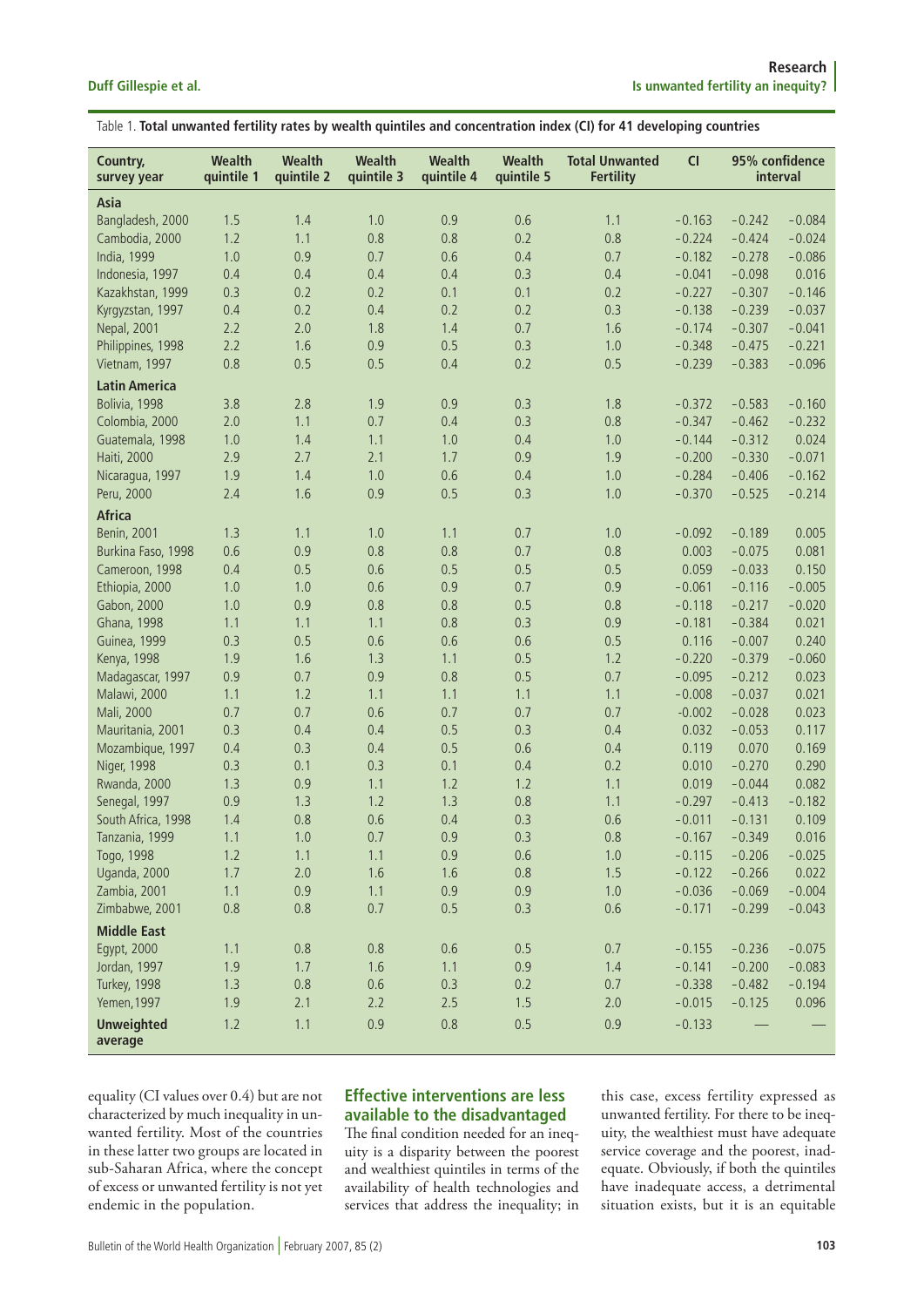



detrimental situation. To determine if an inequitable disparity in family planning services exists between the quintiles, we examine three indicators for childbearing-aged females: exposure to family planning messages over the radio, knowledge of a family planning source and family planning outreach (contact by a family planning worker). These indicators are directly correlated with modern contraceptive practice and reflect the population's access to family planning information, service outlets and community fieldworkers. In all the 41 surveys, female respondents reported whether they have heard a family planning message on the radio in recent months, whether they know of a place to obtain a family planning method and if they have been visited by a fieldworker in the past year who discussed family planning with them.

Table 2 (available on the web version only at http://www.who.int) provides the national prevalence on the three indicators for each of the 41 countries; fieldworker outreach is not available for five countries. Among these countries, the MCPR concentration index values are lowest in Kazakhstan with a CI value of 0.024 and highest in Mauritania at 0.597. Inequity in modern contraceptive prevalence is highest among countries in sub-Saharan Africa, with nine of the ten highest CI values located in this region.

Inequity in radio exposure to family planning messages is highest in Ethiopia (0.459), and for source knowledge and fieldworker contact is highest in Mauritania (0.571 and 0.379 respectively). The Philippines shows the least inequity on all three family planning service coverage indicators (0.011, –0.026, –0.158 respectively) although national coverage levels are moderate and low in the case of source knowledge (17.7%).

In Fig. 3, panels (a) to (c) display the relationship between inequality in the three service coverage indicators and inequality in modern contraceptive prevalence. With increasing inequality in service coverage, inequality in modern contraceptive use rises fairly linearly. The R-square values between the concentration indices for the three indicators and modern contraceptive use are high, respectively 0.392, 0.692 and 0.526. The close relationships between inequalities in radio exposure, source knowledge and fieldworker contact, and inequality in MCPR are further reflected in the regression coefficients or slopes for these lines (not shown). For example, a unit change in the concentration index for radio exposure results in a 0.91 (nearly one unit) change in the concentration index for MCPR. The counterpart changes for source knowledge and fieldworker contact are 1.08 and 1.16 respectively.

These three indicators evidence the disparities between the wealthiest and poorest segments of the population and their direct correlation with inequality in modern contraceptive use. The fourth characteristic of an inequity is thus met. The poorest women have relatively less access to contraceptive service coverage than wealthier women and are less likely to use modern contraceptives. This places them at higher risk of unplanned pregnancies and associated negative outcomes for mother and child.

All three panels in Fig. 3 help identify country clusters with high income inequalities in both service coverage and MCPR, where targeted expansion of interventions among the disadvantaged can reduce inequity. Recent stalls in the fertility transitions of several sub-Saharan African countries show the need for intensification of family planning intervention efforts.

# **Discussion**

Inequity is a useful organizing concept for mobilizing resources for reducing mortality and pointing out the need to develop special health interventions that target the poor. However, when considering reproduction and the role of family planning interventions, the equity concept needs to be applied more cautiously than in the case with other health interventions.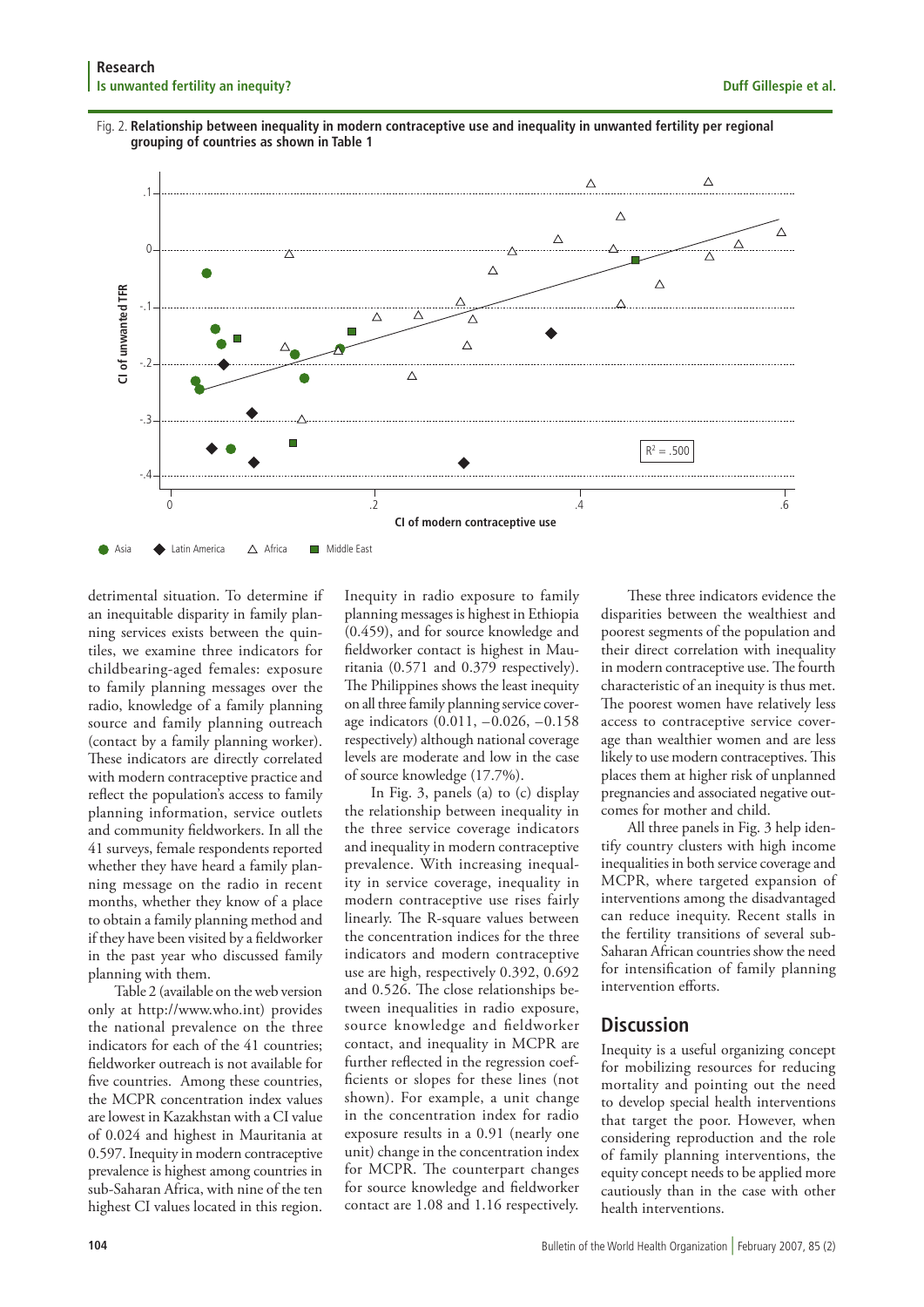#### Fig. 3. Relationships between inequality in a) radio exposure to family planning (FP) radio messages, b) source knowledge and c) fieldworker contact, and inequality in modern contraceptive use in 41 developing countries identified in Table 1



Equity analyses are useful in countries where fertility is much higher among the poor, where the poor do not want the high fertility they experience, and where weak family planning service coverage of the poor is associated with their lower contraceptive use and higher unwanted fertility. The policy and programmatic message is clearly that family planning programs in these areas need to increase their focus on the poor.

However, the concept of equity does not uniformly fit well with fertility, primarily because children are desired and, not infrequently, many children are desired. Table 1 shows that several sub-Saharan African countries had unwanted fertility CIs around zero. Their equity was not characterized by universally low fertility, high contraceptive use and good service coverage. Rather, their equity was characterized by universally high fertility, low contractive use and poor service coverage.

From a public health perspective, applying the equity concept to countries like Malawi has limitations. Malawi and Indonesia have comparable CIs for unwanted fertility, CI values of -0.008 and -0.041 respectively. But Malawi's TFR is 6.5, one of the highest in the world and more than twice as high as Indonesia's TFR of 2.6. If Indonesia were to eliminate all of its unwanted fertility. 0.4, it would essentially be at fertility replacement level of 2.1. If Malawi

eliminated all of its unwanted fertility, 1.1, it would still have a TFR of 4.1, well above that for the developing world as a whole at 3.0.

An inequity in unwanted fertility has ethical implications, the principal one being the poor's lack of access to information and services to prevent high-risk births. Countries with equity at very high levels of fertility and low levels of unwanted fertility, e.g. Burkina Faso, have no apparent ethical issue; thus the inequity advocacy card can not legitimately be played. However, high fertility equity should not lead to benign neglect any more than equity in high mortality or very low bed net coverage to combat malaria should lead to complacency.<sup>19</sup> Still, one needs to appreciate the inherent harms of children dying unnecessarily from malaria compared with the moral ambivalence and programmatic challenges when confronting very high and desired fertility equitably distributed across a population. In countries with high wanted fertility, policy-makers and health providers need to be especially careful to avoid a paternalistic approach of providing the services they feel the population needs rather than those the people desire.

Reproductive health, including family planning, was purposively excluded from the MDGs in 2000 and there have been efforts to get reproductive health

mainstreamed into all the MDGs.<sup>26</sup> The most logical and convincing case, using mortality reduction as a goal, has been made for inclusion in the MDGs for child and maternal health.<sup>5</sup> As with other MDGs, equity is the binding concept for justifying and promoting these two MDGs. Our analysis suggests that looking at family planning and fertility through an equity lens is justified for those countries with joint inequalities in unwanted fertility and access to family planning. In other countries, where there is little or no unwanted fertility inequity and where high fertility among the poor contributes to other health inequities, greater emphasis should be given to the health benefits of birth spacing and couples' rights to reproductive health information and services. This emphasis is especially appropriate in many sub-Saharan African countries.

#### **Acknowledgements**

The authors wish to thank Shea Rutstein, DHS/Macro, for his technical advice, as well as Sabrina Karklins, Johns Hopkins Bloomberg School of Public Health, for assistance throughout the study. The financial support of the Bill and Melinda Gates Foundation is greatly appreciated.

**Competing Interests: none declared.**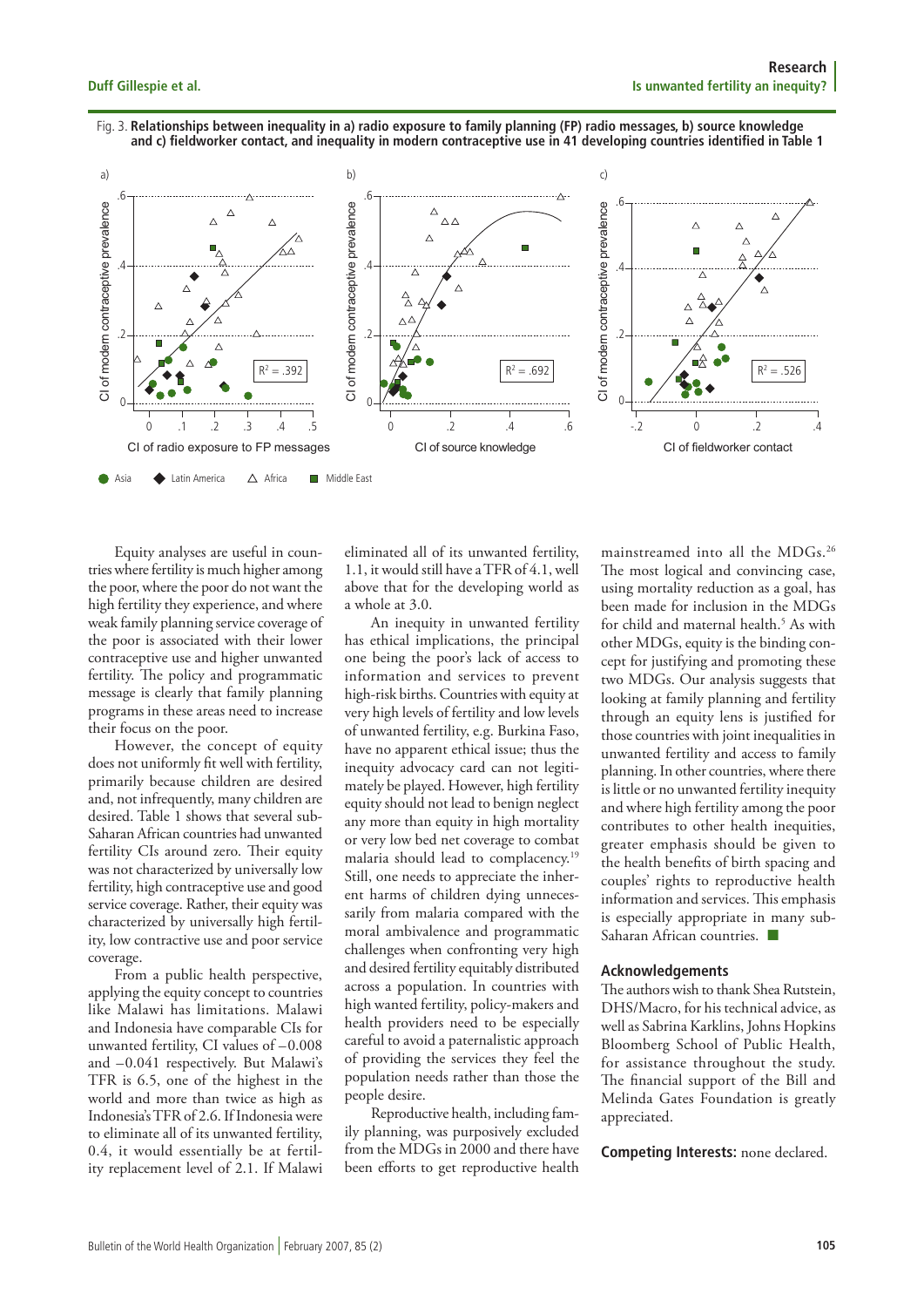# **Résumé**

# **Fécondité non désirée parmi les populations défavorisées : un problème d'équité ?**

**Objectif** Déterminer si la plus forte fécondité et l'usage plus limité de la contraception parmi les segments les plus pauvres de la société doivent être considérés comme une inégalité, reflétant un plus grand désir chez les personnes pauvres de constituer des familles nombreuses, ou comme un problème d'équité : un résultat de la pauvreté traduisant l'incapacité à obtenir la fécondité souhaitée dans la même mesure que les segments plus riches de la société. **Méthodes** A partir des enquêtes démographiques et de santé les plus récemment réalisées dans 41 pays, nous avons étudié les différences de fécondité en tenant compte des moyens contraceptifs modernes utilisables, la fécondité non désirée (définie comme la fécondité en excès par rapport à la fécondité souhaitée) et la disponibilité de services de planification familiale pour les segments pauvres et riches de la société. Dans chaque enquête, l'indice de revenu a été utilisé pour constituer les quintiles les plus riches et l'indice de concentration des inégalités de revenus a été déterminé.

**Résultats** La relation entre l'indice de concentration trouvé pour le taux de fécondité totale et l'utilisation de moyens contraceptifs est linéaire ( $R^2 = 0.289$ ). Le nombre de naissances non désirées est deux fois plus élevé dans le quintile le plus pauvre que dans celui le plus riche (respectivement 1,2 et 0,5), bien qu'il existe de grandes variations entre les 41 pays considérés. L'indice de concentration correspondant à notre mesure de la disponibilité de services de planification familiale (messages radiophoniques, connaissance des services et contact avec des agents de terrain) présentait une forte corrélation positive avec l'indice de concentration de la prévalence des moyens contraceptifs modernes (R² valant respectivement 0,392, 0,692 et 0,526).

**Conclusion** Dans nombre de pays, le taux de fécondité plus élevé et le recours plus limité aux moyens contraceptifs observés chez les plus démunis par comparaison avec les populations aisées doivent être considérés comme un problème d'équité.

# **Resumen**

# **Fecundidad no deseada entre los pobres: ¿una forma de inequidad?**

**Objetivo** Determinar si la mayor fecundidad y el bajo uso de anticonceptivos entre los sectores más pobres de la sociedad debe considerarse una forma de desigualdad, que reflejaría una preferencia de los pobres por formar familias numerosas, o bien una forma de inequidad, consistente en que se impediría a los pobres reducir su fecundidad en la misma medida en que pueden hacerlo los sectores más ricos de la sociedad.

**Métodos** Utilizando las Encuestas de Demografía y Salud más recientes de 41 países, analizamos las diferencias de fecundidad en función del uso de anticonceptivos modernos, la fecundidad no deseada (definida como la fecundidad real por encima de la deseada) y la disponibilidad de servicios de planificación familiar entre los sectores más pobre y más rico de la sociedad. Se determinaron los quintiles de riqueza a partir del índice de recursos obtenido con cada encuesta, y se calculó el índice de concentración (IC) de la desigualdad de ingresos para las variables relacionadas con la salud.

**Resultados** Se observó una relación lineal entre el IC hallado en la tasa total de fecundidad y el uso de anticonceptivos, con una R² de 0,289. Los nacimientos no deseados en el quintil más pobre superaban en más del doble los hallados en el quintil más rico: 1,2 y 0,5 respectivamente; no obstante, había amplias diferencias entre los 41 países. El IC de nuestra medida de la disponibilidad de servicios de planificación familiar (mensajes radiofónicos, conocimiento de los servicios y contacto con los trabajadores sobre el terreno) estaba muy positivamente asociado al IC de la prevalencia de uso de anticonceptivos modernos, con R<sup>2</sup> de, respectivamente, 0,392, 0,692 y 0,526.

**Conclusión** En muchos países, la mayor fecundidad y el bajo uso de anticonceptivos detectados entre los pobres en comparación con la población rica deben considerarse una forma de inequidad.

**ملخص**<br>ا**لخصوبة غير المرغوبة بين الفقراء؛ هل هي شكل من أشكال الجور؟<br>الهدف: لتعيـين فيما إذا كان من الواجب النظر إلى الخصوبة المرتفعة وتدني<br>الهدف: لتعيـين فيما إذا كان من الواجب النظر إلى الخصوبة المرتفعة وتدني<br>مدلات التخد** 

للخصوبة ولاستخدام موانع الحمل هي علاقة خطية. وأن قيمة مربع مدى<br>التمثيل <sup>7</sup>A كانت 0.289. وقد كانت الولادات غير المرغوبة لدى الشريحة<br>المثويـــة الخمسيـــة الأشـــد فقــراً 1.2، وهي بذلك أكثر من ضعفي ما وجـد<br>لدى الشريحة المئ وللمعلومات حول طرق التواصل مع العاملين الميدانيـين 0.526.<br>ا**لاستنتاج:** في الكثير من البلدان، وجد أن المعدلات الأعلى للخصوبة والمعدلات<br>الأخفض لاستعمال موانع الحمل لدى الأكثر فقراً مقارنة بالأكثر غنى من<br>السكان، وبنبغى ا